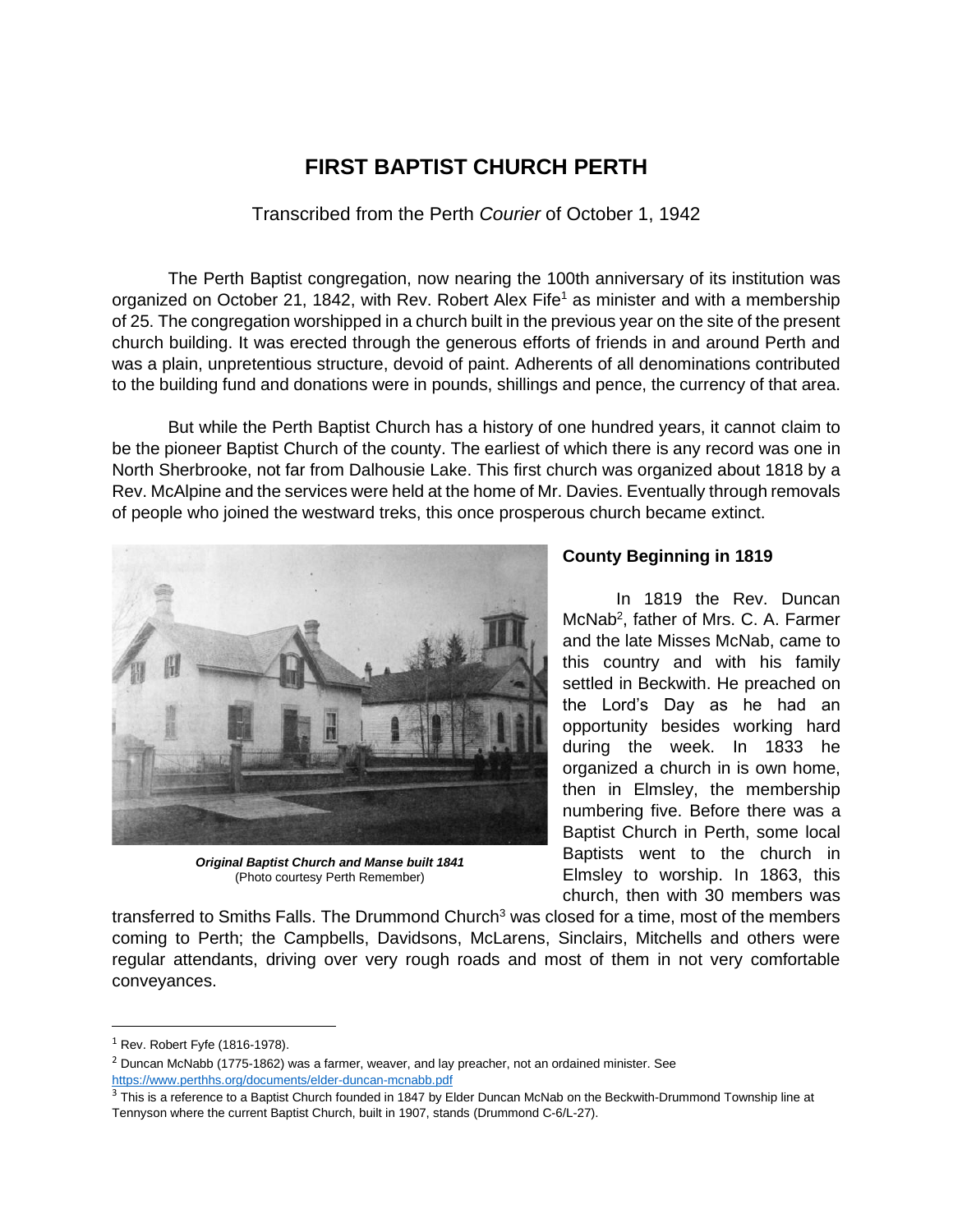Previous to the organization of the Perth church, Baptist ministers visited Perth from time to time and preached in the stone school on D'Arcy Street. Meetings were also held at the home of Donald Campbell in Drummond.

## **Charter Members**

Charter members of the Perth church were: Mr. and Mrs. Hugh McDiarmid, Mr. and Mrs. John McDiarmid, Janette McDiarmid, Donald Campbell, John Campbell, Mary Campbell, Mr. and Mrs. Peter McLaren, Christine McLaren, Isabella McLaren, Mr. and Mrs. H. McCallum, James McCallum, Mr. and Mrs. N. McFarlane, Catherine McFarlane, Jane Galbraith, Jane McQuarry, Mr. and Mrs. Robert Kellock, Mrs. McMillan, Thomas Davidson, Mrs. McEwen. Twenty one of these had been members of the Beckwith church and letters of dismissal had been given them in order that unite with others in establishing the Perth church.

The Rev. Mr. Fife, the first minister, received a salary of £60 a year, half of which might be paid in country produce or store goods. Three deacons, a clerk, a treasurer and five trustees constituted the first office bearers. The first deacons were Hugh McDiarmid, Neil McCallum, and Robert Kellock; trustees were High McCallum, Donald Campbell, Neil McFarlane, Hugh McTavish, and John McDiarmid. The first clerk was John Campbell, and the first treasurer was Robert Kellock.

These were to continue in office until the last Saturday in December when Murdock McDonnell was chosen clerk, Robert Kellock was re-elected treasurer, T. Davidson was appointed precentor and trustees appointed were: William Ritchie, John McDiarmid, John Campbell, John Ritchie, and Francis Allan.

### **From Ancient Minutes**

It is recorded in the minutes of this December meeting that one of the male members of the congregation volunteered to attend to the heating of the meeting house; the keeping of it in a decent state of cleanliness was left to the women of the church and congregation who were expected to attend to it in rotation.

# **Morning and Afternoon Worship**

Rev. Mr. Fife continued his ministry for a year when he was called to Montreal to take charge of the Baptist college in that city. Before he left, the Sunday School was organized, and this has been a feeder to the church ever since. The Sunday School meeting was held before the morning service. Regular church services were held in the morning and afternoon, many from the country remaining for the afternoon worship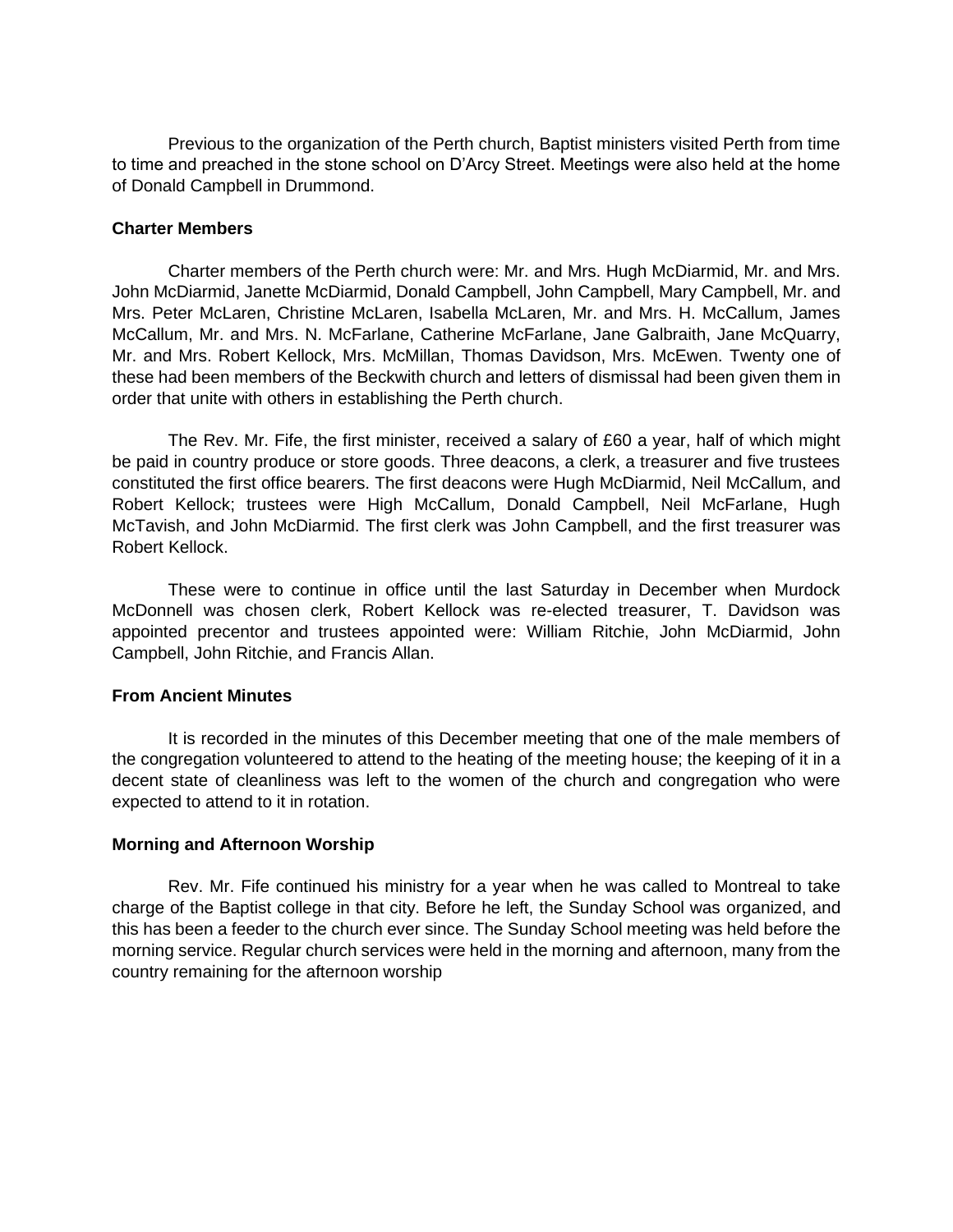### **Founded Educational System**

Mr. Fife was succeeded by Rev. James Cooper, later Dr. Cooper, in 1847. Rev. Peter McDonald became pastor but left in the following year when the Rev. Mr. Fife resumed the pastorate. Owing to Mrs. Fife's ill-health they were compelled to leave Perth after another year's service. Mr. Fife, later, Dr. Fife, was the founder of the religious educational system of the Baptist denomination.<sup>4</sup>

# **Varied Pulpit Occupants**

Then followed Revs. William Porterfield, Robert Hamilton, John Cameron, William Ashton, James Mackie, Thomas Henderson<sup>5</sup>; body of the latter reposes in Elmwood Cemetery. It was during Mr. Henderson's time that the Sunday afternoon service was changed to the evening and the Sunday School meeting was moved to the afternoon. After four years service he was succeeded by Rev. Richard Nott<sup>6</sup>. Then followed Rev. William Caldwell, author of *Mick Tracy*. In 1872 Rev. Joseph Forth began his ministry which extended over eight years; after him came Rev. J. W. Thorne and then Rev. Douglas Laing<sup>7</sup>; after four years here, he moved to Kingston where he retired later after 28 years in the Baptist ministry in that city.

# **Went to Burma**

In 1890, Rev. Ernest Grigg became pastor of the Perth church but after two years left with Mrs. Grigg for a mission in Burma. He served in hut work in France during the Great War.

### **Recent Ministers**

In 1890, Rev. G. C. Rock came next and was pastor from 1892 until 1907. He was followed by Rev. R. G. Blundell<sup>8</sup> who came in 1908 and left in 1912 for Medicine Hat, Alta. In May 1913 Rev. J. P. L. McLennan became paster and so continued until the late summer of 1918 removing to Cobourg in November. He was followed by Rev. W. M. Walker in January 1919. In failing health Mr. Walker tendered his resignation October 13, 1924, and a week later this resignation was accepted, and Mr. Walker made honorary pastor of the church. Rev. J. VanSlyke became pastor in February 1925. His resignation tendered to the congregational meeting recently became effective yesterday September 29.

<sup>&</sup>lt;sup>4</sup> In 1860 Fyfe became the first principal of the Canadian Literary Institute at Woodstock, through which he exercised extensive influence on Baptist life in Canada. After his death, the Institute's theology department was moved in 1881 to Toronto as the Toronto Baptist College, and in 1887 it was incorporated as McMaster University.

<sup>&</sup>lt;sup>5</sup> Rev. Thomas Philip Henderson (1816-1887) had been instrumental in convincing the family of Alexander Graham Bell (1847-1922) to emigrate to Canada and after he left Perth, he went to work for Bell managing promotion and sales of Bells new invention, the telephone. Henderson's daughter, Sarah (1841-1890), married Perth Dentist Dr. James Kennedy and through that connection one of the first telephones ever put in service connected Dr. Henderson's clinic and home. See <https://www.perthhs.org/documents/early-adopters-telephone.pdf>

 $<sup>6</sup>$  Rev. Richard Means Nott (1840-1899).</sup>

 $<sup>7</sup>$  Rev. Douglas Laing (1847-1927).</sup>

<sup>&</sup>lt;sup>8</sup> In 1910 Rev. R. G. Blundell accompanied Rufus Weedmark (1857-1910) to the gallows in the Lanark County Jail when he was executed for the murder of is wife.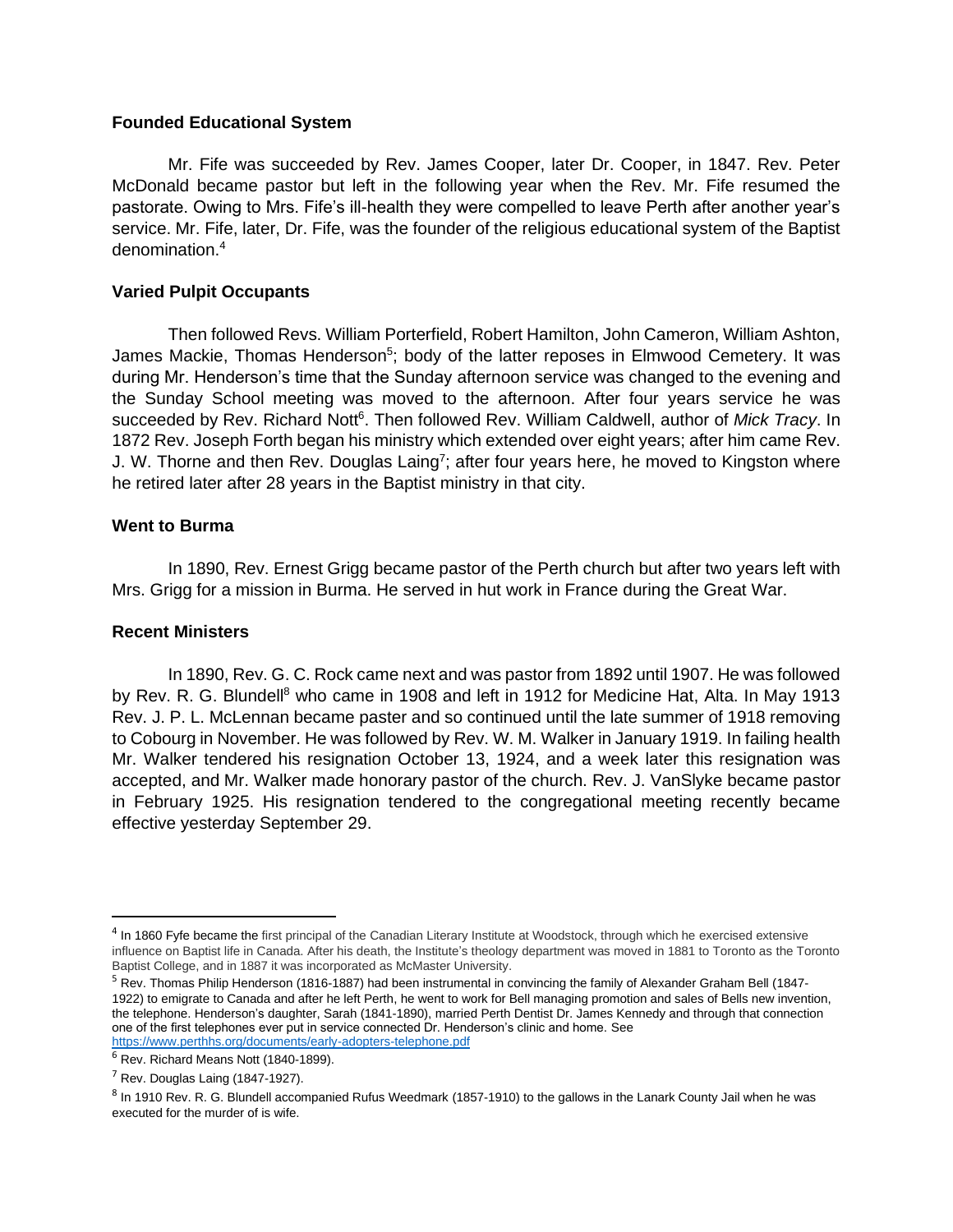### **Short and Long Pastorates**

Twenty pastors in 100 years; the shortest pastorate, that of Rev. Mr. Porterfield, six months; the longest, that of Rev. J. G. VanSlyke of slightly over seventeen and one half years, and the worth of these men is shown in their devotion to their work and their self-denying labors. Many of them attained high positions in the denomination.

## **First Building In 1841**

The first church building, erected in 1841, served the congregation for 47 years; during its lifetime it was the subject of various alterations and additions as occasion demanded. In 1851 the erection of a tower gave it a more ecclesiastical appearance. In 1874 the organ was introduced to aid in the singing. Hitherto the precentors had led the singing. The precentors were T. L. Davidson, later Dr. Davidson, John Campbell, D. Campbell, J. W. Adams, and Thomas Farmer, father of G. B. Farmer, C. A. Farmer, both of Perth, the late Dr. J. H. Farmer of Toronto and Rev. B. J. Farmer of Ottawa, Dean of the Theology in McMaster, Hamilton, while in Toronto. These precentors and the later organists have always given their services gratuitously.

In 1867 a vestry was added to the rear of the main building.

### **Present Church in 1888**

But the time came when the old chapel must of necessity be succeeded by a larger and more commodious edifice. During the pastorate of Mr. Laing, in 1888, the contract for a new building, the one used today by the congregation, was let and the old historic church in which the congregation had worshipped for two generations and where so many had been brought to a knowledge of a better life and which was the scene of many hallowed memories, was torn down; while the new church was being built the congregation worshiped in the music hall<sup>9</sup>.



*Present Baptist Church built 1888* (Photo courtesy of Perth Remembered)

### **Corner Stone Laid**

On June 28, 1888, the corner stone was laid by Mrs. (Col.) McMillan<sup>10</sup>, the oldest member of the church, assisted by Misses Hattie Kennedy, later, Mrs. Arthur Jackson of Gananoque, and Miss Margaret Robertson, the two youngest members of the congregation.

<sup>9</sup> The Robertson Music Hall operated 1851-1892 on the second floor of the stone building at 11–15 D'Arcy Street.

<sup>&</sup>lt;sup>10</sup> Mary Davies-McMillan (1802-1894) was the woman who had prompted the 1833 duel between Alexander McMillan (1783-1850) and Dr. Alexander Thom (1775-1845). Mary had been McMillan's house-servant before their marriage and Thom offended McMillan by refusing to invite Mary to a New Year's party at his home … because of her class and her religious affiliation.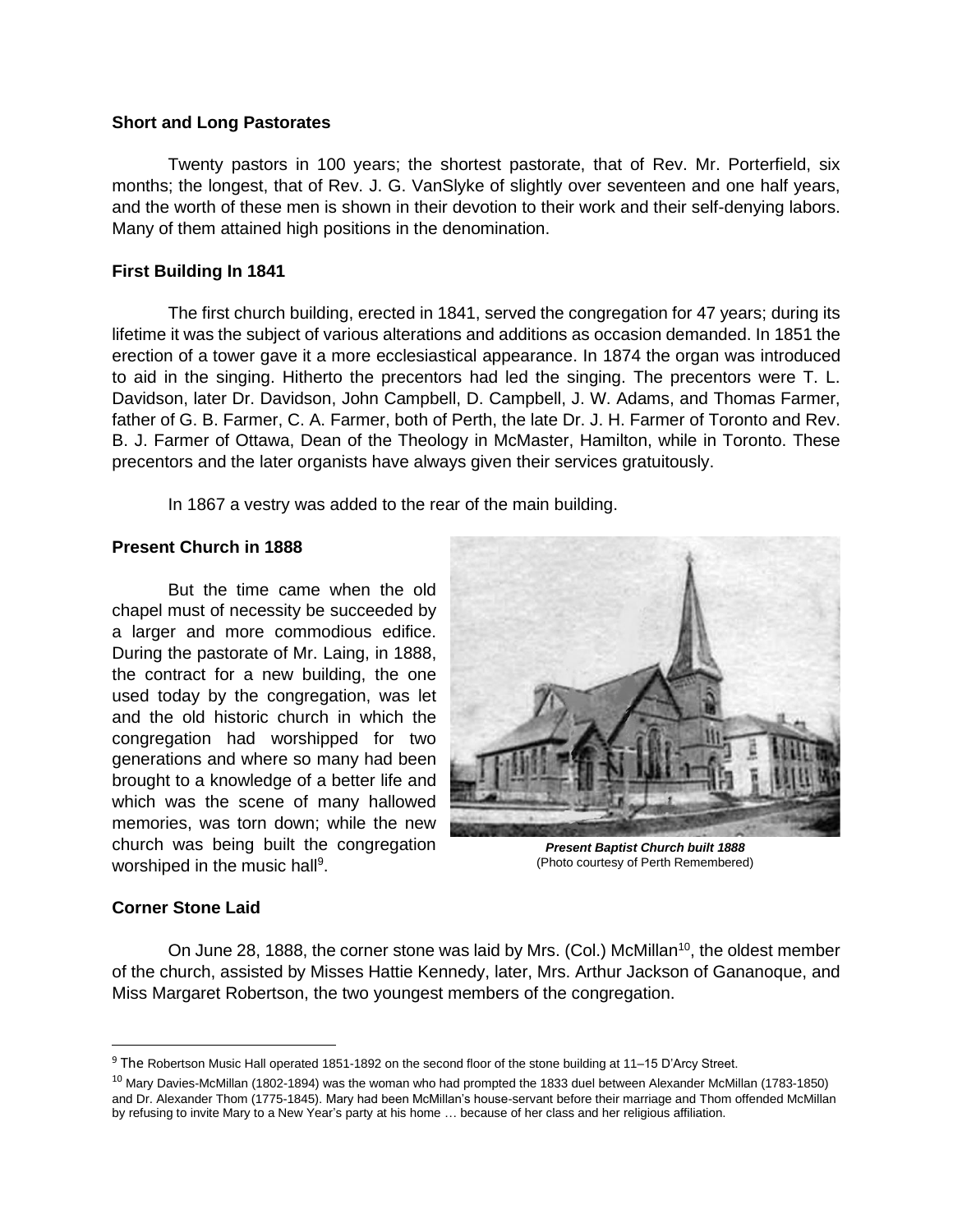The Canada Central Association met with the local body at that time, hence many from out of town were privileged to attend the ceremonies and to hear very eloquent sermons delivered by Rev. Dr. Castle<sup>11</sup> of McMaster University.

# **Was Soon Paid For**

Seats in the new church were installed by W. J. Pink<sup>12</sup>. Many people, Baptists and others, contributed to the furnishings of the church; the total cost of the building was \$7,000. During the year, the congregation aided by a few friends, handed over to the treasurer of the building fund, H. S. Lackie, the sum of \$4,000 and it was not very long before the balance was paid off. The members of the building committee were: Dr. J. D. Kellock, convenor; H. S. Leckie, Robert Ritchie, J. F. Kellock and William Allan. Only two members of the congregation who saw the erection of the first church lived to witness the building of the second place of worship, they being Mrs. McMillan and Mrs. James McLaren.

# **Opened in 1889**

The opening of the new church was on May 31, 1889, with Rev. Douglas Laing as pastor. The exercises opened with a prayer meeting conducted by H. S. Leckie; the following service in the morning was conducted by Rev. Joshua Donovan; in the afternoon Rev. James Ross of Knox church was the special speaker and at the evening worship Rev. Mr. Donovan again occupied the pulpit. The opening services were extended over until Monday evening when the resident ministers of the town addressed the meeting.

On June 9, the baptistery was used for the first time, the following being baptised on the profession of faith; Fred Adams, C. H. Lyons, James Malcolm, Alex Robertson, Gertrude Lyon and Rockcliffe Lyon.

# **Semi-Centennial Observed**

In October of 1892 the semi-centennial was observed; morning and evening services were conducted by Rev. James Forth, a former pastor, in the afternoon. Professor J. H. Farmer<sup>13</sup> of McMaster University, a son of the Perth church and a native of the town, addressed the congregation. On the following evening a final service in connection with the celebration was held, as the church was without a pastor at the time G. B. Farmer occupied the chair having with him on the platform Rev. J. Forth and Professor Farmer. Good wishes were conveyed from Rev. D. Laing of Kingston and Rev. A. H. Scott<sup>14</sup> of St. Andrew's church, they being unable to be present. Dr. Kellock gave an historical sketch of the church since its creation 50 years previously; letters of congratulation from many friends at distant points were read and addresses by Rev. Mr. Forth. Professor Farmer and John Irons of the Moody Institute brought the occasion to a close.

<sup>&</sup>lt;sup>11</sup> Rev. Dr. John Harvard Castle (1830-1890), Principal of McMaster University faculty of Theology, Toronto.

<sup>&</sup>lt;sup>12</sup> William James Pink (1843-1922) owned a furniture factory at Perth and served as town Mayor 1887-1888.

<sup>&</sup>lt;sup>13</sup> John Hughes Farmer (1859-1928), Perth native, Principal of McMaster University 1903-1928.

<sup>&</sup>lt;sup>14</sup> Rev. Alexander Hugh Scott (1853-1931).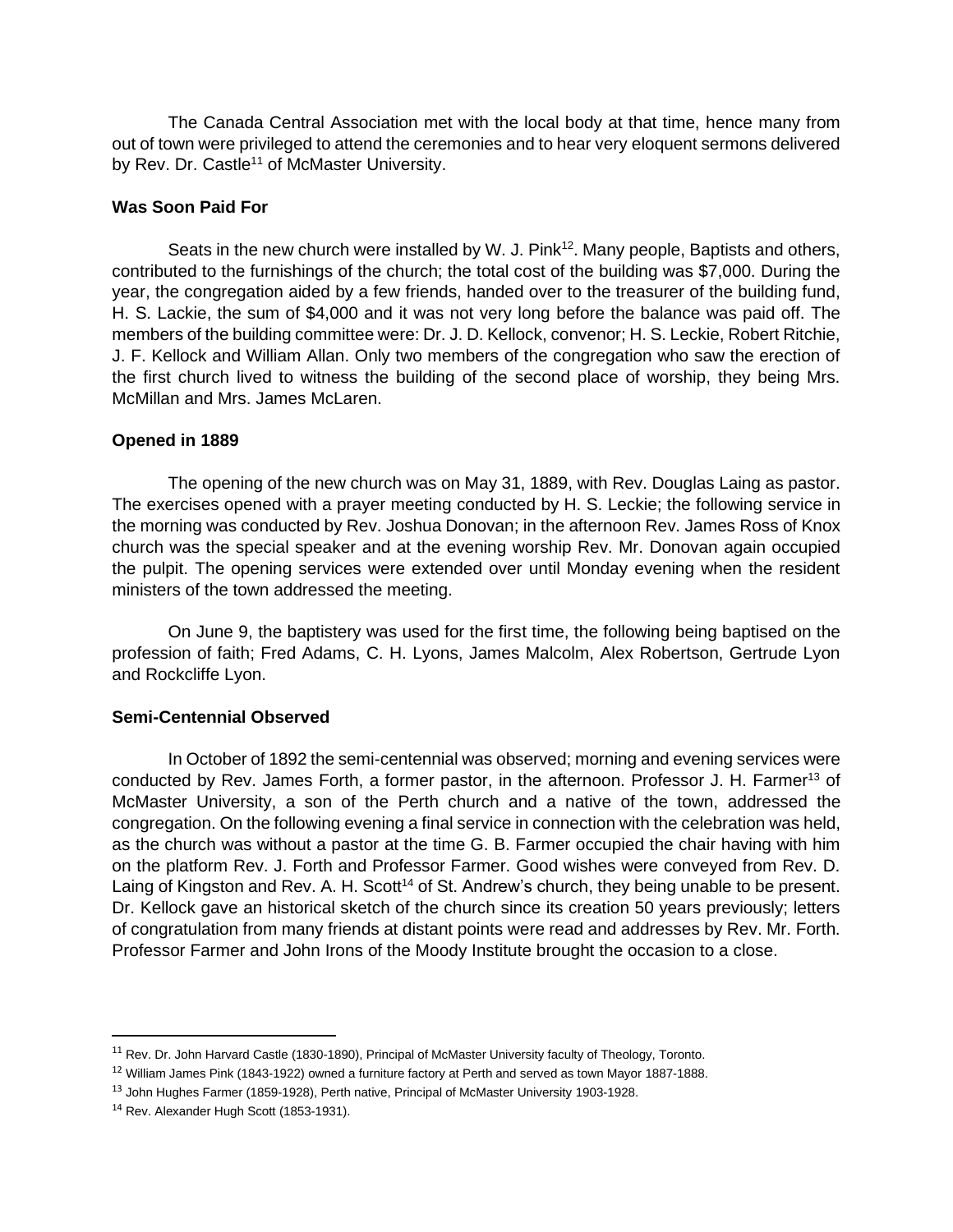In 1925 extensive alterations and renovations were carried out at the parsonage. At this time the roof was raised and the building was enlarged from one of one-half stories to one of two stories.

#### **Oldest Member**

The oldest member of the church is G. B. Farmer who is also senior deacon and who attained his 91st birthday a few weeks ago.

#### **Young Men to Armed Forces**

Among young men from the congregation who are in the Canadian armed forces are Douglas Penman and Reginald Filer who are overseas; others in the forces or who are acting as instructors in Canada are Sergt. G. Leslie Brown, Robert Hendry, Flying Officer William Farmer, Arnold Emerson, Pilot officer Donald McLaren, Gordon Parks.

## **Officers of the Church**

Officers of the church at present are: Clerk, R. F. Merrill; Treasurer, E.[?] A. Fleming.

Deacons: G. B. Farmer, C. H. Lyon, J. M. Hendry, J. D. Ewart, R. F. Parks, E.[?] A. Fleming, Allan Ewart.

Trustees: C. N. Lochhead, A. H. McLaren, R. T. Parks, R. F. Merrill, W. E. Scott, Mrs. I. J. Rodger.

Pianist: Mrs. VanSlyke, Mr. R. F. Merrill.

Ushers: W. E. Scott, H. Filer, W. H. Reid, C. N. Lochhead, Robert McEwen, Alex Reid, Allan Ewart, E. Casey, R. T. Parks.

#### **Organizations Within The Church**

The women's home and foreign mission circle was organized in 1877 and present officers are: president, Mrs. M. B. Kennedy; vice president, Miss Ann Acheson; secretary-treasurer, Mrs. R. A. Brown; treasurers, Miss Mary Davies, Mrs. W. H. Reid.

Present officers of the young women's mission circle are: president, Miss Ann Acheson; secretary treasurer Mrs. C. N. Lochhead.

Present officers of the Sunday School are: superintendent, Harry Filer; assistant superintendent, A. L. VanSlyke; pianist, Miss Mary Hold; librarian, Miss Mary Reid.

Officers of the ladies' aid are: president, Mrs. I. J. Rodger; secretary and treasurer, Mrs. Gerald McEwen.